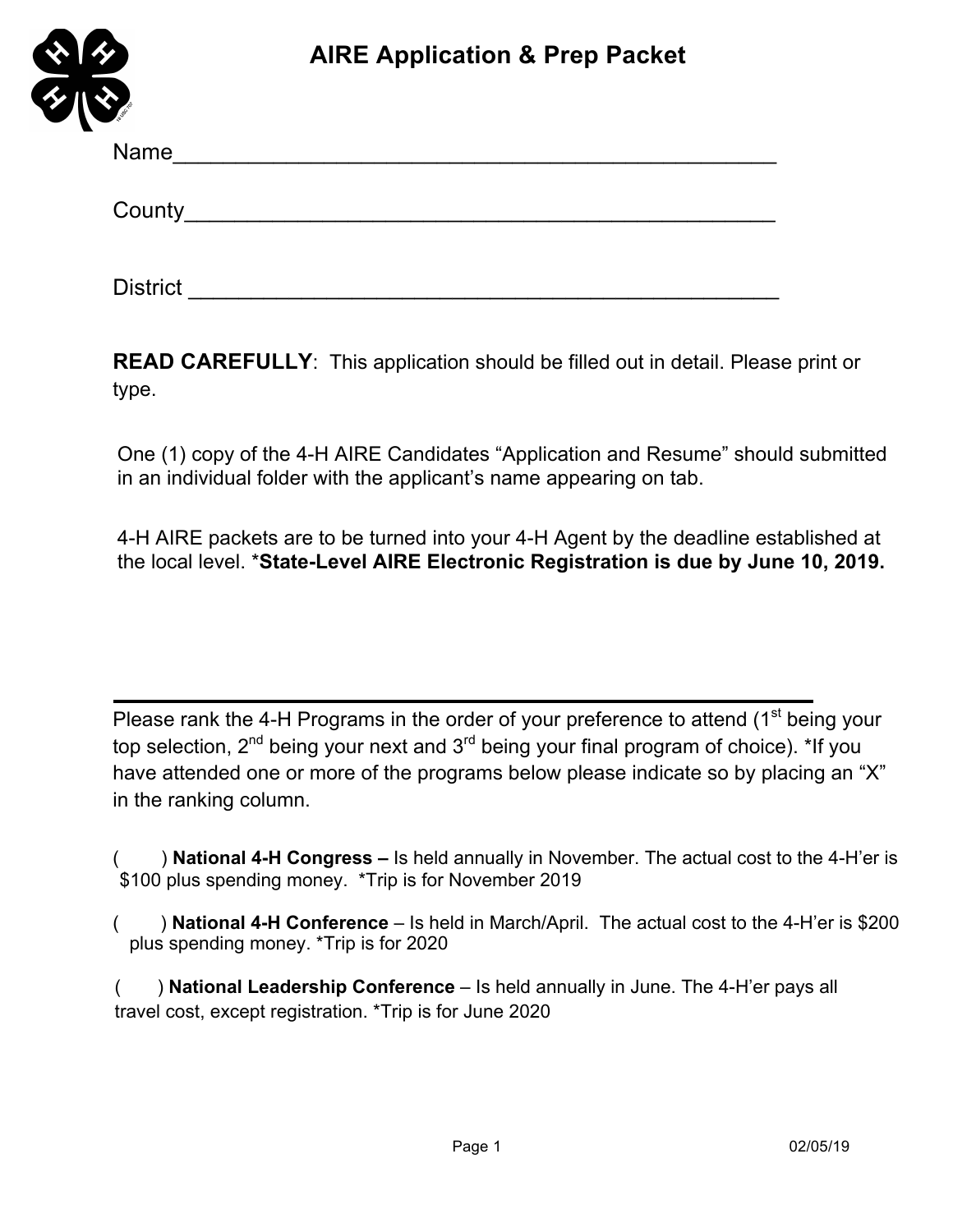*The North Carolina 4-H Program is an equal opportunity program. You may request any needed accommodations to participate in the application or interview process.* 

#### **Please limit your answers to the space provided.**

**\***NATIONAL CONGRESS APPLICANTS ONLY: Please rank the curriculum categories in which you want to compete by placing a rank order in the box. Example: Citizenship & Civic Education = 1, Communications Arts = 2, etc. You may select up to 3 curriculum category options. Under Animal Science, please circle if you are applying for Beef, Dairy, Poultry, Sheep, or Swine.

**\***National 4-H Conference and ILC Applicants do not select curriculum categories.

| Animal Science ______ (Select Area)   Citizenship & Civic Education __<br>Beef Dairy<br>Poultry Sheep Swine |                                                                   |
|-------------------------------------------------------------------------------------------------------------|-------------------------------------------------------------------|
| <b>Communication Arts</b>                                                                                   | <b>Environmental Science</b>                                      |
| Healthy Lifestyles (Peanuts,<br>Nutrition, Breads etc.                                                      | Leadership, Citizenship,<br><b>Community &amp; Public Service</b> |
| Leadership & Personal Dev.                                                                                  | Plant Science ________                                            |
| Science & Technology                                                                                        |                                                                   |

#### **GENERAL CATEGORIES FOR NATIONAL CONGRESS**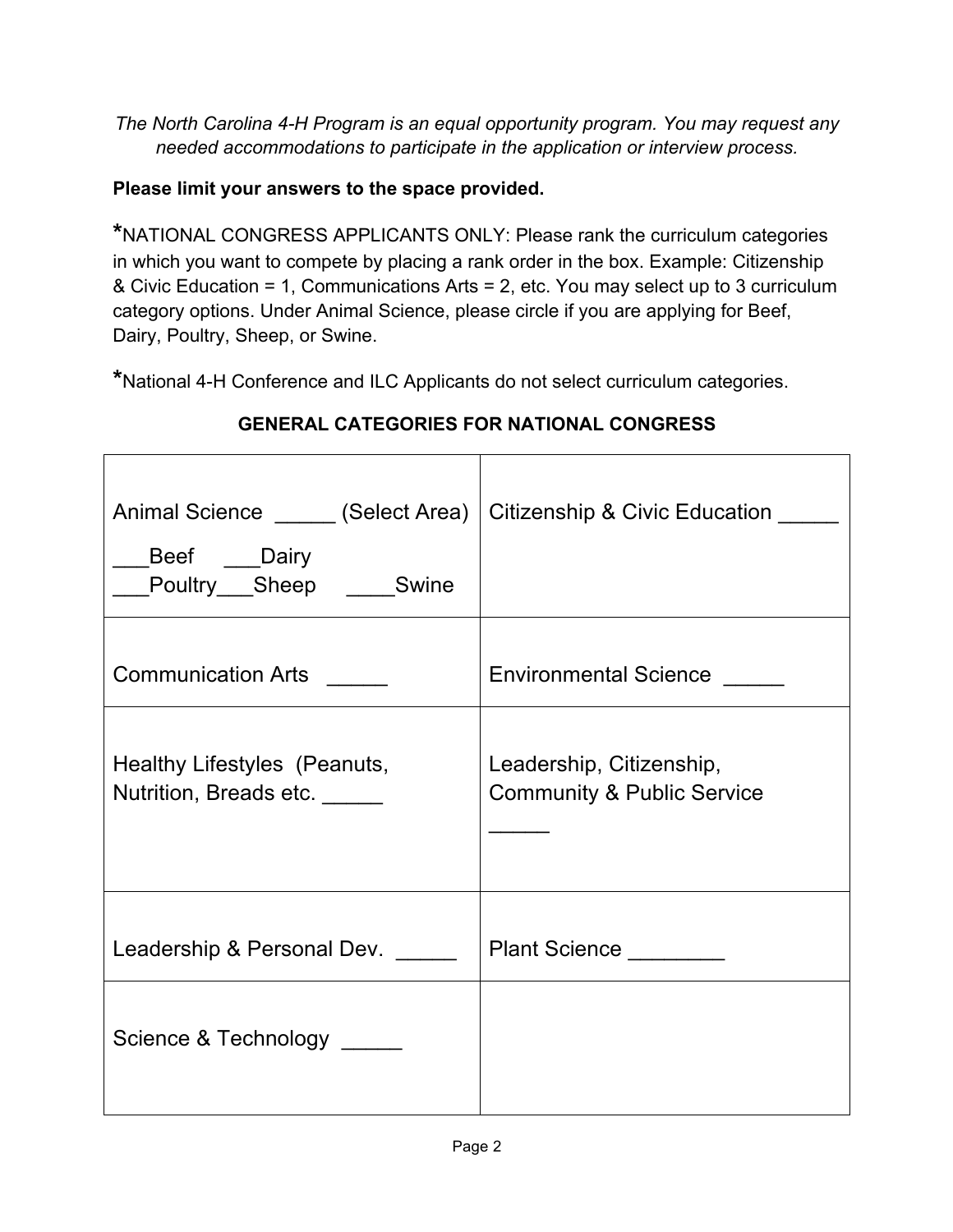# **AIRE Applicant Information**

| Name:                                                                                                                                                                                                                                                          |                                           |       |                              |                                                                                                 |
|----------------------------------------------------------------------------------------------------------------------------------------------------------------------------------------------------------------------------------------------------------------|-------------------------------------------|-------|------------------------------|-------------------------------------------------------------------------------------------------|
|                                                                                                                                                                                                                                                                | Last                                      | First |                              | Middle                                                                                          |
| Home<br>Address:                                                                                                                                                                                                                                               |                                           |       |                              | Gender: ______                                                                                  |
| City:                                                                                                                                                                                                                                                          |                                           |       |                              | State: NC Zip Code: Telephone:                                                                  |
| County:                                                                                                                                                                                                                                                        |                                           |       |                              |                                                                                                 |
| Years<br>In $4-H$ :                                                                                                                                                                                                                                            |                                           |       | Date                         | Age: of Birth: the contract of Birth:                                                           |
|                                                                                                                                                                                                                                                                | <b>PREVIOUS AIRE EXPERIENCE</b>           |       |                              | <b>REQUIRED PARTS OF YOUR APPLICATION</b>                                                       |
|                                                                                                                                                                                                                                                                | I have received an AIRE Trip in the past: |       |                              | Application & Signatures: __________                                                            |
| $\overline{\phantom{a}}$ Yes                                                                                                                                                                                                                                   |                                           |       | Electronic Video: __________ |                                                                                                 |
|                                                                                                                                                                                                                                                                | If so, what year _________                |       | Resume: ________             |                                                                                                 |
|                                                                                                                                                                                                                                                                |                                           | ?     |                              | Interview: ________(I plan to participate)                                                      |
|                                                                                                                                                                                                                                                                | No.                                       |       |                              |                                                                                                 |
| <b>Certification Statement:</b><br>I certify that the information on this application is accurate and complete. These events operate<br>under the NC 4-H Code of Conduct and Disciplinary Procedure Guidelines. Please be sure you<br>have read this document. |                                           |       |                              |                                                                                                 |
| http://www.nc4h.org/publications/forms/4-H_codeofconduct.pdf                                                                                                                                                                                                   |                                           |       |                              |                                                                                                 |
| rules.                                                                                                                                                                                                                                                         |                                           |       |                              | Should I be selected to represent North Carolina at a National Event, I promise to abide by all |

| Signature of 4-H'er    | Date |
|------------------------|------|
| Signature of Parent    | Date |
| Signature of 4-H Agent | Date |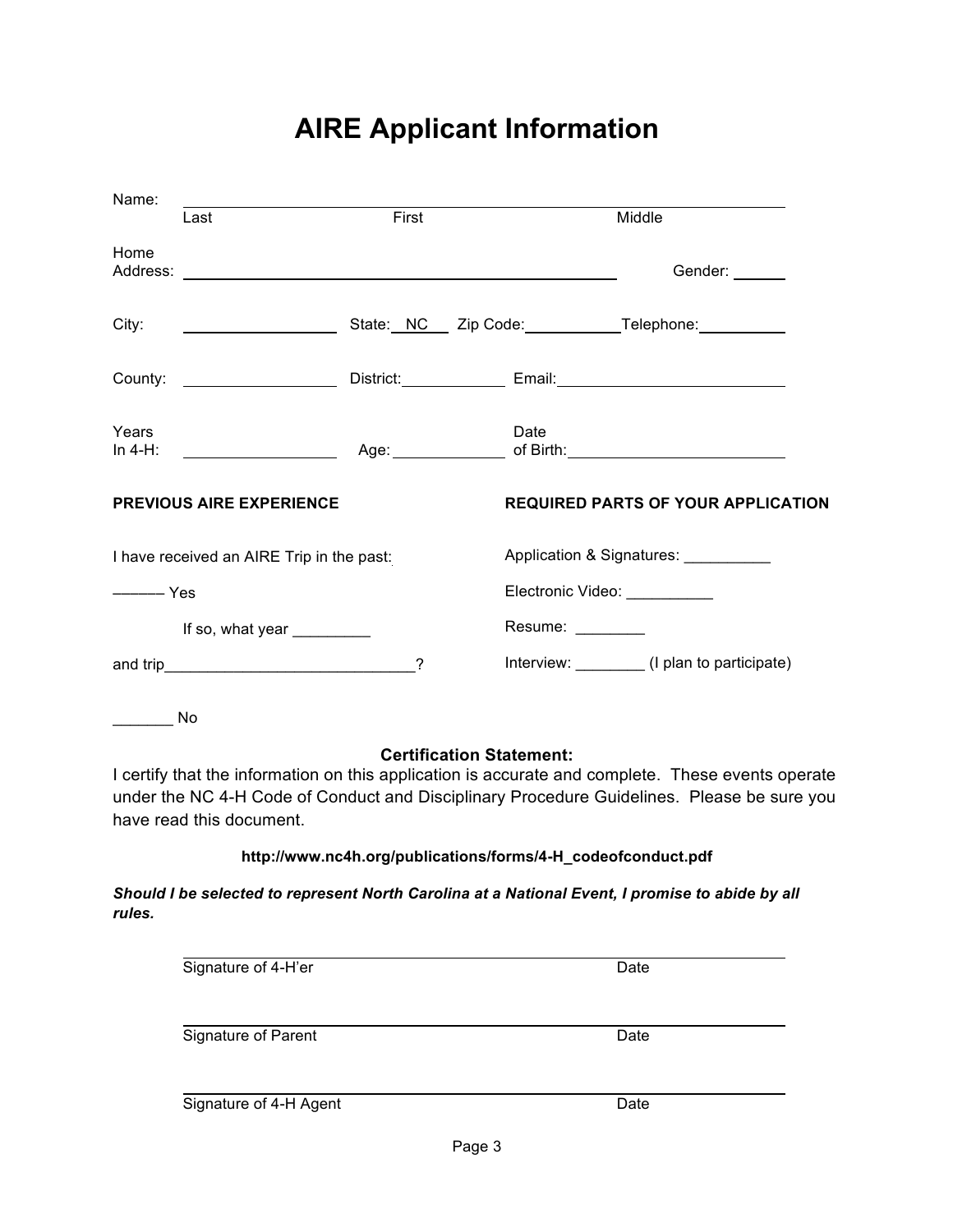# **AIRE Electronic Video (EV)**

**Electronic Video (EV):** Candidates will create and submit a 3-minute video (videos submitted over 3 minutes in length will NOT be viewed / scored). Candidates can use their phones, tablet or computer to record a 3-minute video that covers this year's question (see below). \*Candidates should include a link to their EV on their Resume.

 **EV Prompt for 2019:** "YOU have a background, identity, interest, or talent that is so meaningful that your 4-H AIRE application would be incomplete without it. Share your story."

This EV prompt offers all the flexibility a candidate could ask - it's got just enough direction to get those creative fountains flowing. Focus on the key words "background," "identity," "interest," and "talent" and use them as launch points for your brainstorming. What about your history, personality, hobbies, or accomplishments might be worth highlighting in a 3-miunte video application? It can be something as small as seeing an episode of a television show (are you living life in the Upside Down?) or as large as the struggle of moving to new school (especially if you had to leave behind friends). The most important thing to consider for this VE prompt is that your subject and/or perspective is dynamic and specific to you and who you are and no one else.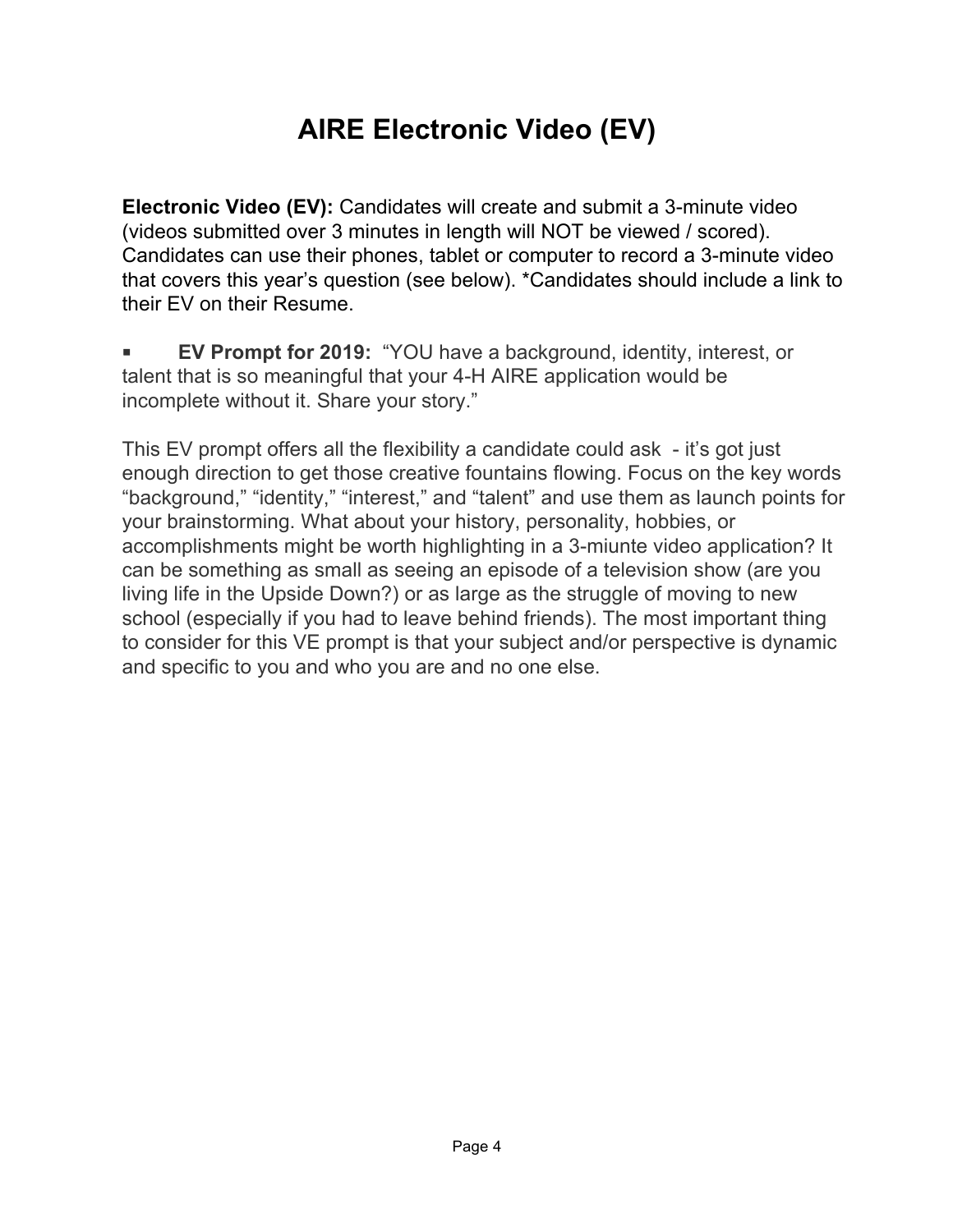## **Functional Resume**

A functional resume focuses on your skills and experiences, rather than on your chronological 4-H History. It is used most often by youth who are involved in a variety of 4-H programs, youth who have less than five years of 4-H experiences, or youth who wish to focus on their experiences and skills vs. leadership positions and previous accomplishments.

**I. Header:** Name, address, email address, phone number

**II. Professional Statement:** This is a short statement describing your career aspirations (including college / work plans). **OR**

**AIRE Summary Statement:** This is a short statement that describes your purpose for applying (state what trip you are applying for and what subject area). You can briefly mention your 4-H career highlights, including past roles and your strongest skills.

**III. Education:** This contains middle school / high school or college information, expected date of graduation and course of study. Include academic honors.

**IV. 4-H Project Experience:** For each project or activity, format it after the following example and include:

- Amount of time you were involved, example the size, scope of project,
- 
- extent and diversity of knowledge and skills, reflection of competency,
- extent and level of responsibilities, personal growth,
- how you extended your knowledge into your community

**V. 4-H Citizenship & Leadership Experience:** In this section, provide information about 4-H related activities in the areas of citizenship and leadership.

#### **VI. Community Service, Citizenship & Leadership Experience: Organizations:**

In this section, provide information about activities within 4-H and non 4-H in the areas of community service. Format it after the following example and include: the duration and extent of your involvement,

- your roles and responsibilities, the size and scope of your effort,
- time spent, impact and resources committed, and what you accomplished individually or as a team.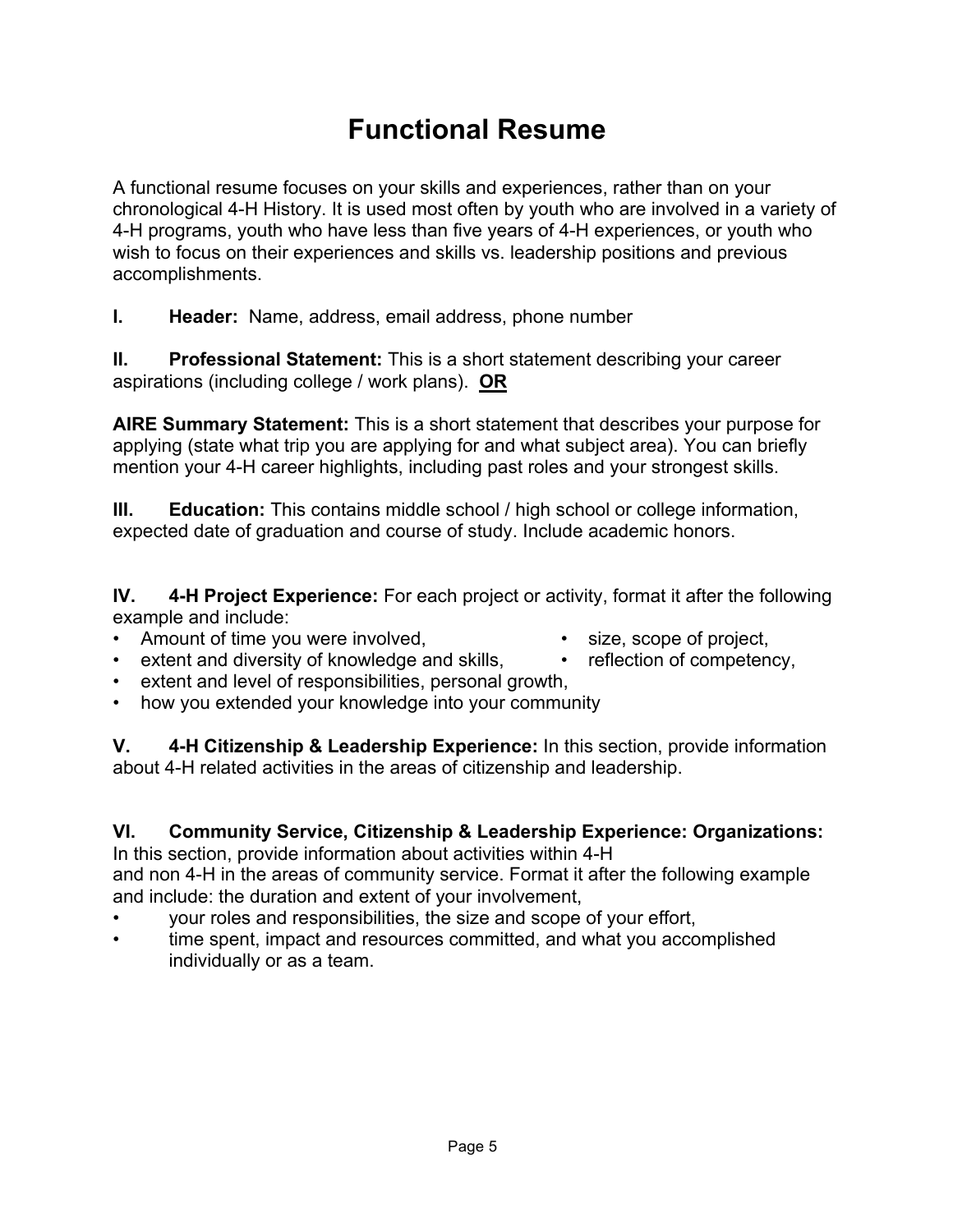## **Chronological Resume**

A chronological resume starts by listing your 4-H history, with the most recent position listed first. Your leadership positions are listed in reverse chronological order with your current, or most recent position, first. This type of resume works well for youth with a strong, solid 4-H history.

- **I. Header:** Name, address, email address, phone number
- **II. Professional Statement:** This is a short statement describing your career aspirations (including college / work plans). **OR**

**AIRE Summary Statement:** This is a short statement that describes your purpose for applying (state what trip you are applying for and what subject area). You can briefly mention your 4-H career highlights, including past roles and your strongest skills.

- **III. 4-H Project Experience:** Begin with your most recent major 4-H accomplishments and continue backward to report your 4-H history. List and explain accomplishments (briefly) including dates and level (county, district, state, etc.).
- Try to begin each bulleted sentence with an action word.
- Write about your experience and skills to aim toward the accomplishment.
- Provide the most information about your most recent accomplishment. For example: write a brief description consisting of a few sentences followed by a short list of bulleted items.
- Show growth and progress with responsibilities.
- Stress achievements and accomplishments.
- **IV. Education:** This contains middle school / high school or college information, expected date of graduation and course of study. Include academic honors.
- **V. 4-H Citizenship & Leadership Experience:** In this section, provide information about 4-H related activities in the areas of citizenship and leadership.

**VI. Community Service, Citizenship & Leadership Experience:** In this section, provide information about activities you've been involved within 4-H **and** non-4-H in the areas of community service. Format it after the following example and include: the duration and extent of your involvement,

- your roles and responsibilities, the size and scope of your effort,
- time spent, impact and resources committed, and what you accomplished individually or as a team.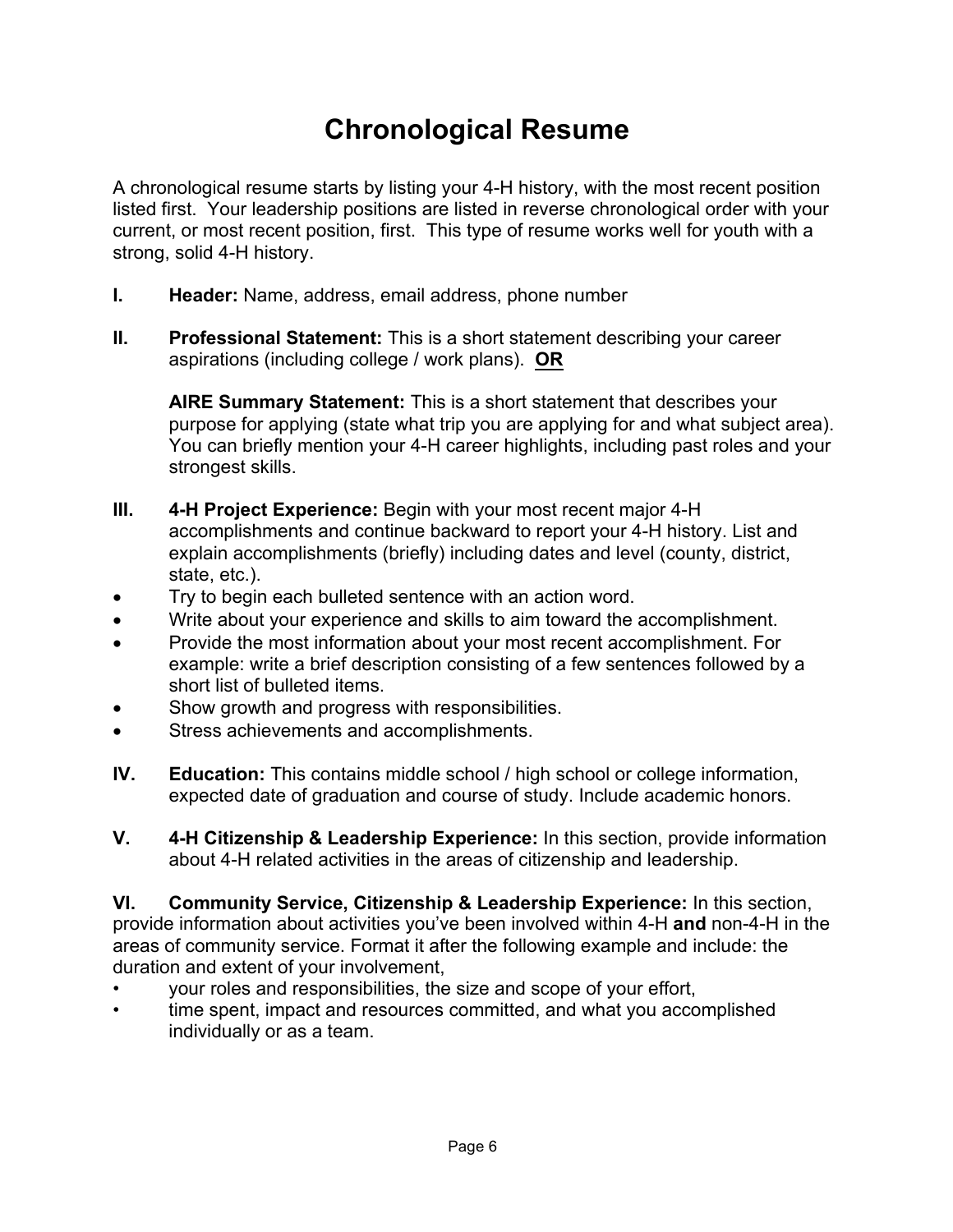## **Combination Resume**

A combination resume lists your skills and experience first. Your 4-H history is listed next. With this type of resume you can highlight the skills you have that are relevant to the 4-H trip you are applying for, and also provide the chronological 4-H history reviewers prefer.

- **I. Header:** Name, address, email address, phone number
- **II. Professional Statement:** This is a short statement describing your career aspirations (including college / work plans). **OR**

**AIRE Summary Statement:** This is a short statement that describes your purpose for applying (state what trip you are applying for and what subject area). You can briefly mention your 4-H career highlights, including past roles and your strongest skills.

- **III. Summary of Qualifications:** Statement that describes your expertise, leadership abilities, and skill set. The summary should give the reviewer an idea of who you are, except it allows you to focus more on your 4-H experience than on your goals. You can briefly mention your 4-H career highlights, including past roles and your strongest skills.
- **IV. Accomplishments**: Begin with your most recent major 4-H accomplishments and continue backward to report your successes in 4-H, school, work and / or volunteer service.

**V. 4-H Experience**: In bulleted format outline your 4-H experiences, starting with the most recent and significant.

**VI. Education:** This contains middle school / high school or college information, expected date of graduation and course of study. Include academic honors.

**VII. 4-H Community Service, Citizenship & Leadership Experience:** In this section, provide information about 4-H **and** non-4-H related activities in the areas of community service, citizenship and leadership.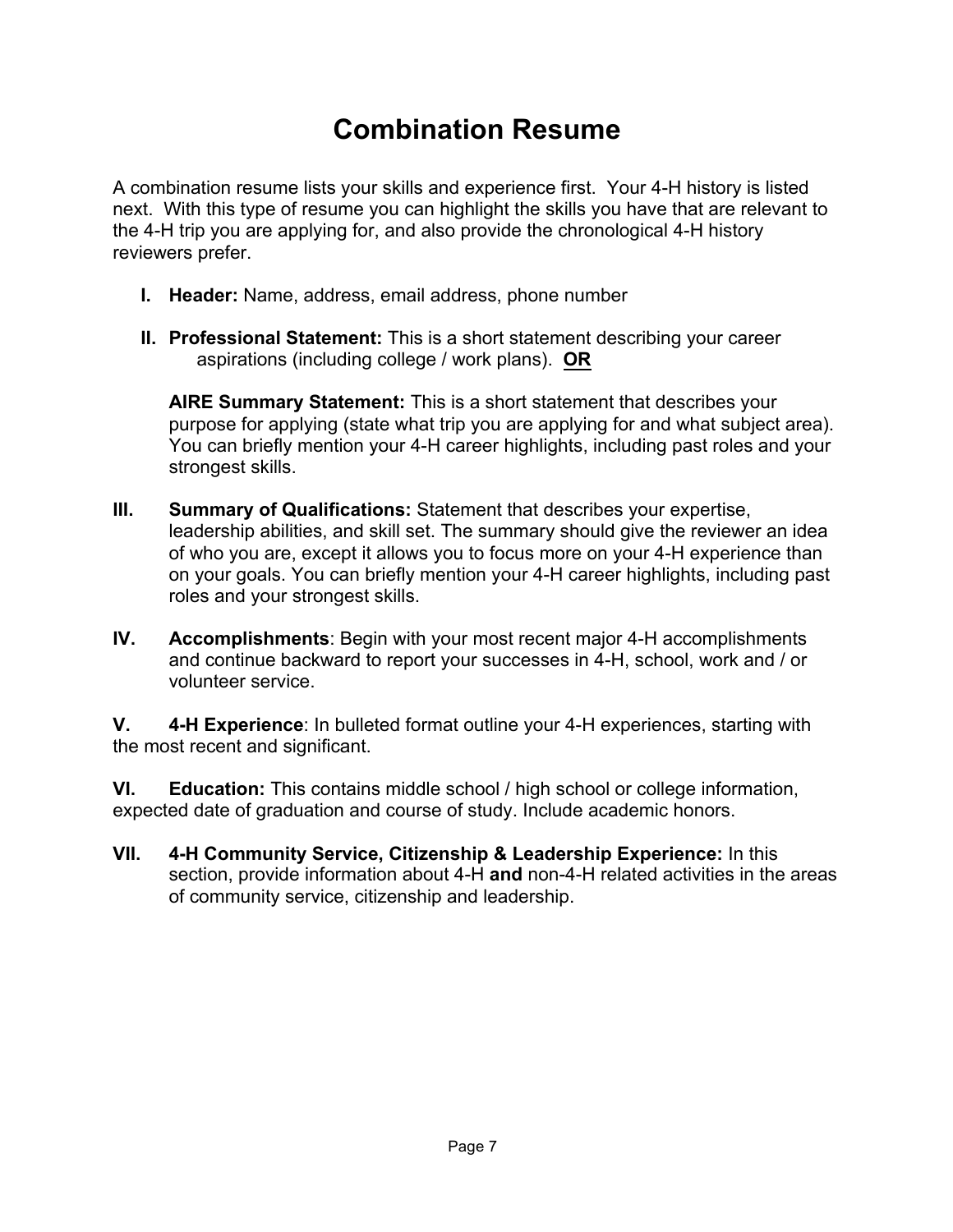## **Examples of Action Words**

Expanded

Presented

Negotiated

Operated

Evaluated

Invented

**Established** 

Supervised

Analyzed

Organized

**Exhibited** 

Prepared

Maintained

Handled

Taught

**Directed** 

Developed

Designed

Administered

Improved

**Trained**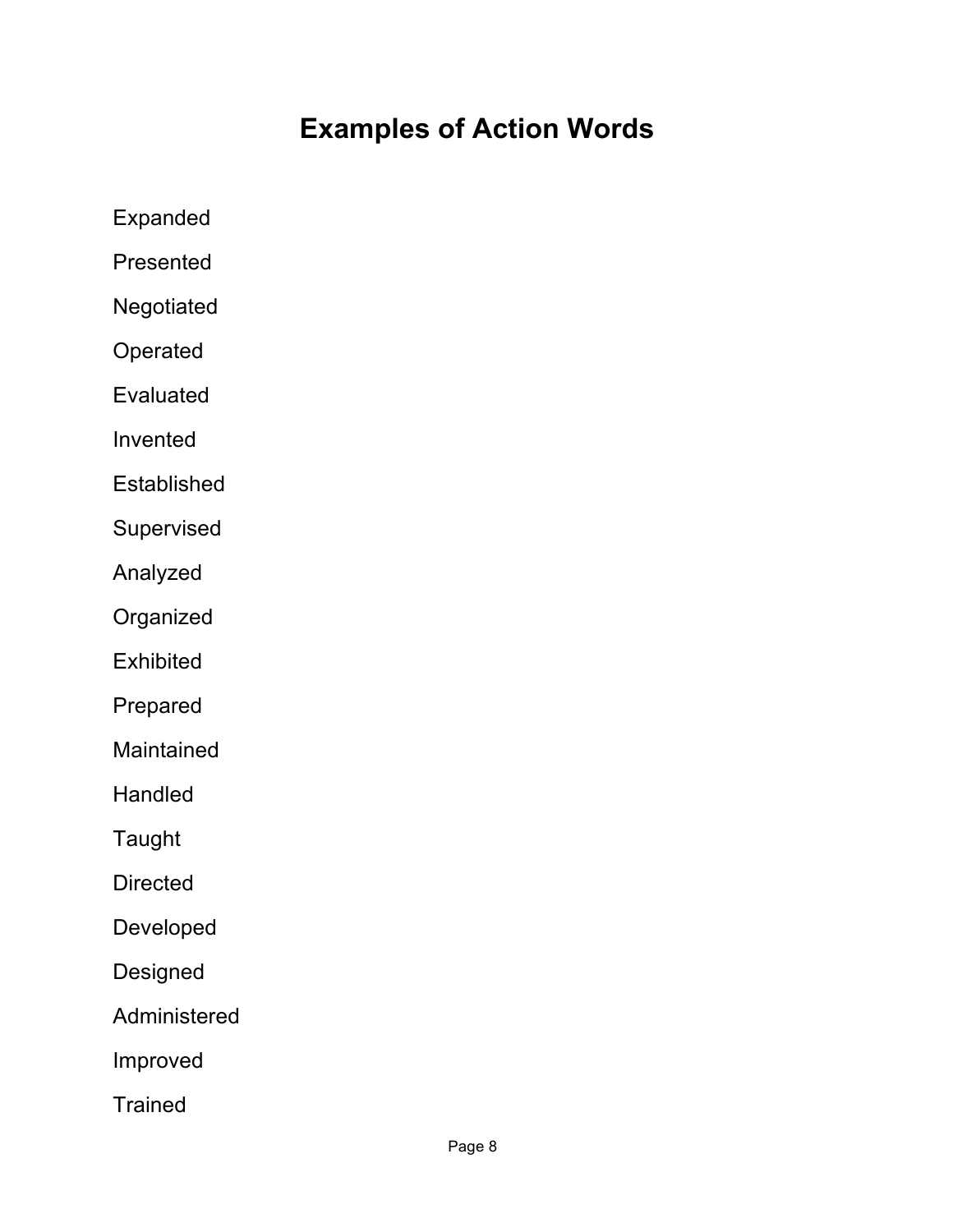Reorganized

**Edited** 

Produced

**Contacted** 

**Conducted** 

Planned

Managed

**Created** 

Supported

Researched

Implemented

## **15 College Interview Questions You Should Know**

- 1. What do you consider your greatest strengths and weaknesses?
- 2. How do you handle criticism?
- 3. How do you plan to achieve your career goals?
- 4. What defines you?
- 5. What is your proudest achievement?
- 6. Why do you want to attend our college / take part in our program / work here, etc.?
- 7. How did you spend last summer?
- 8. What's the most difficult situation you've faced?
- 9. If you could change one thing about your high school, what would it be?
- 10. How do you respond to academic demands and pressure?
- 11. Which authors, books or articles have had a profound impact on you?
- 12. If you could take a year off, what would you do and why?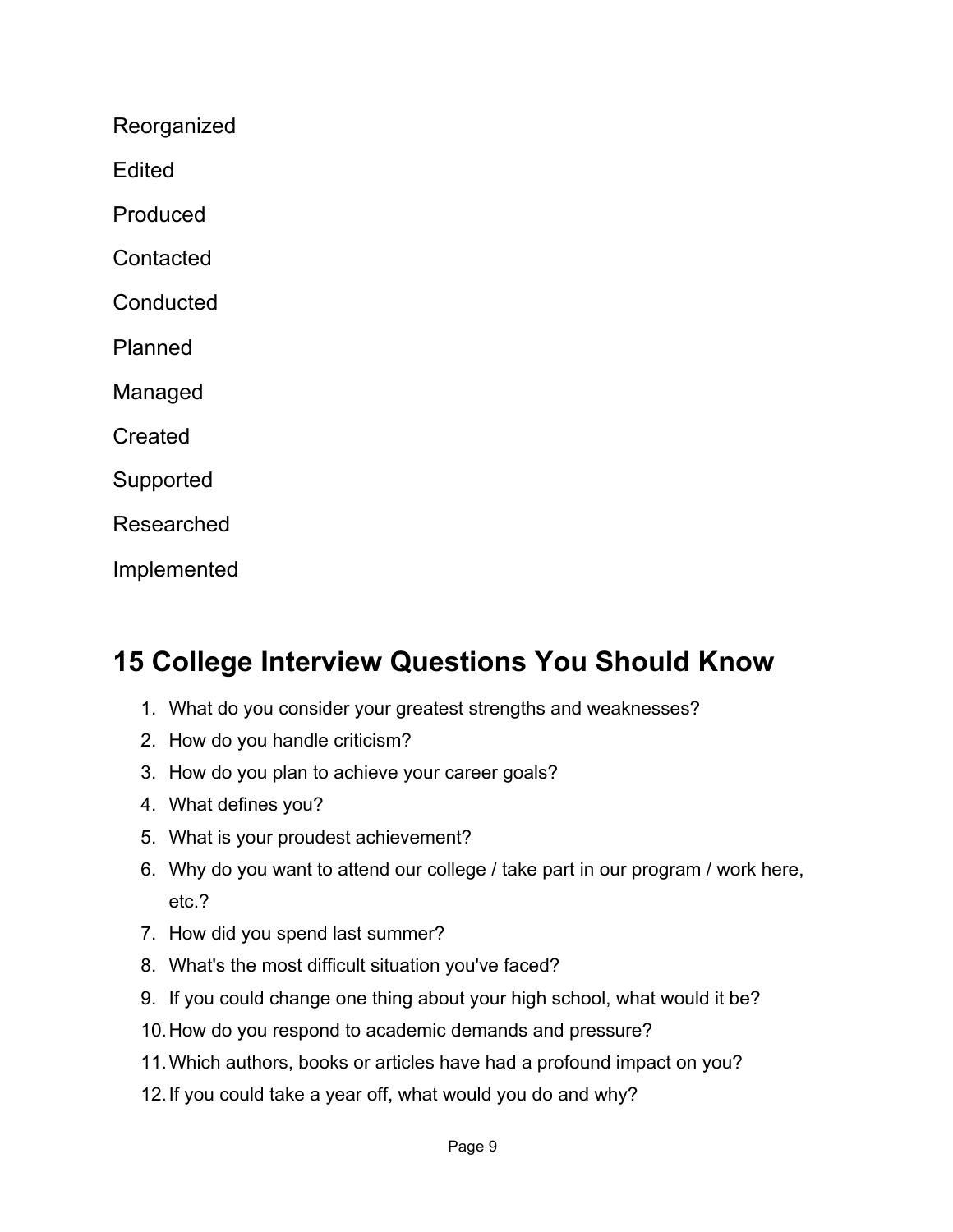- 13. How would your friends describe you?
- 14. What has been your most challenging leadership experience?
- 15. What do you plan to major in and why?

# **15 College Interview Questions You Should Ask Your**

## **Interviewer**

- 1. What are the most popular majors / colleges on campus?
- 2. How does the advising system work?
- 3. What are the students here like?
- 4. How are roommates matched?
- 5. How many students in last year's freshman class returned for their sophomore year?
- 6. What is the relationship between those who belong to the Greek system and those who don't?
- 7. What are some of the issues that concern students on campus? Howa re these issues being resolved?
- 8. Are there any big changes in store for campus? Construction Projects (are there any underway or slated to begin – if so, when and where)?
- 9. What activities are available for freshmen to meet other students?
- 10. What are the weekends like?
- 11. Library and Lab hours of operation? Other special services?
- 12. What are the big campus events during the year?
- 13. What do alumni say about the school?
- 14. What do current students like the most about school?
- 15. What type of crime (criminal activity) has taken place on campus the last year years?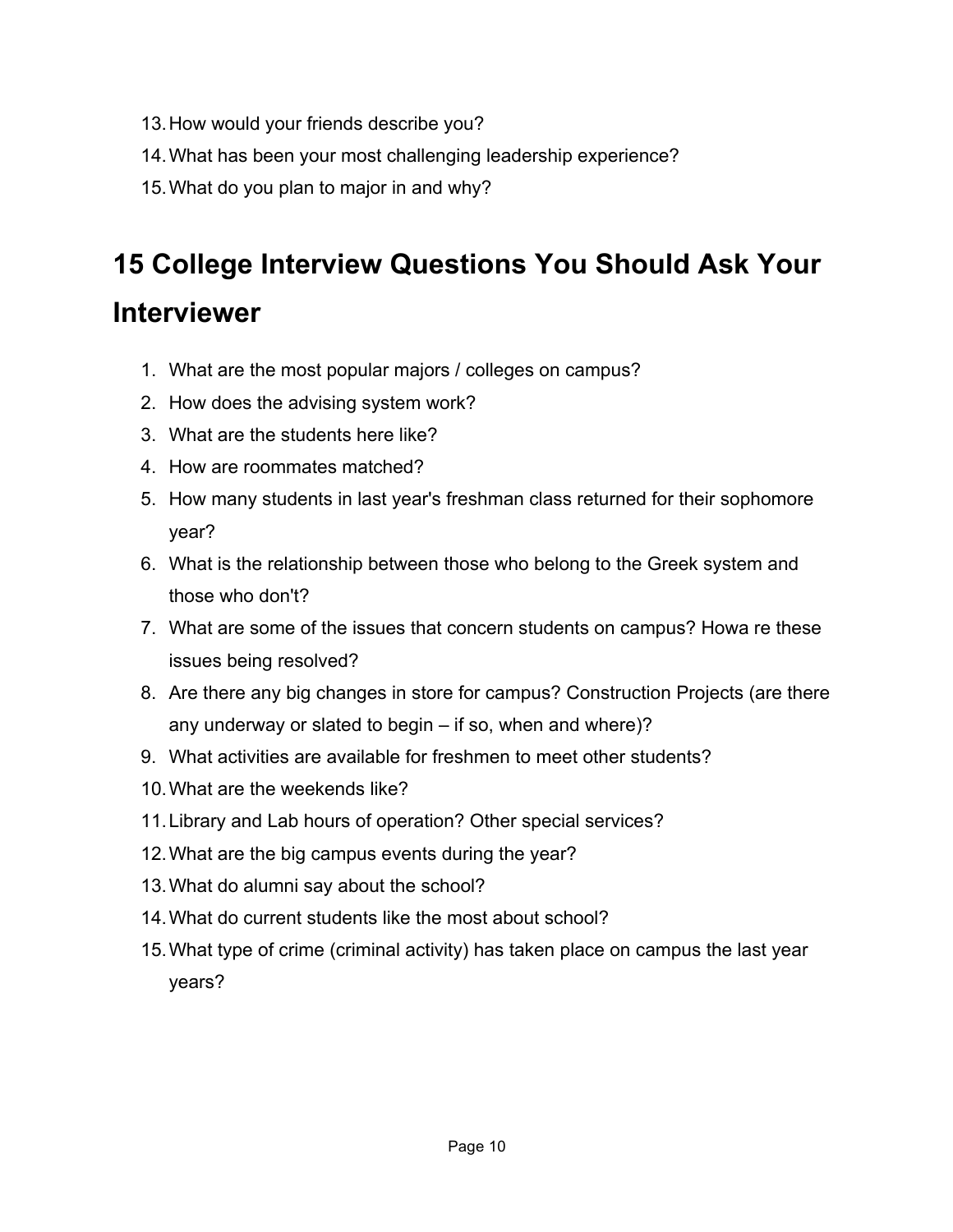## **College Interview Mistakes**

- 1. **Being Late**. Admissions people are busy. Alumni interviewers are probably taking time out of their full-time jobs to meet with you. Lateness disrupts schedules and shows irresponsibility on your part. If you can't avoid being late – call and let the interview know of your situation and ask to either reschedule or push your interview time back to a comfortable time.
- 2. **Under dress.** Business casual is your safest bet, but the main thing is to look neat and put-together. You'll look like you don't care if you show up wearing ripped jeans or and a vintage t-shirt.
- 3. **Talk to Little.** Your interviewer wants to get to know you. If you answer every question with a "yes," "no," or a grunt, you're not impressing anyone, and you're not demonstrating that you can contribute to the intellectual life of the campus. On the flip side – don't be a babbling brook – answer the questions and be yourself but don't dominate the conversation.
- 4. **Chew Gum.** It's distracting and annoying.
- 5. **Bring your parents.** The interviewer wants to get to know you, not your parents. Also, it's hard to look like you're mature enough for college if Dad is asking all the questions for you.
- 6. **Lie.** This should be obvious, but some students do get themselves in trouble by fabricating half-truths or exaggerating during the interview. Remember they have SEEN your grades and your test scores as well as your reference letters.
- 7. **Fail to research the college.** If you ask questions that could easily be answered by the college's website, you'll send the message that you don't care enough about the school to do a little research. Ask questions that show you know the place: "I'm interested in your Honors Program; could you tell me more about it?"
- 8. **Being rude**. Good manners go a long way. Shake hands. Address your interviewer by name. Say "thank you." Introduce your parents if they are in the waiting area. Say "thank you" again. Send a handwritten thank you note.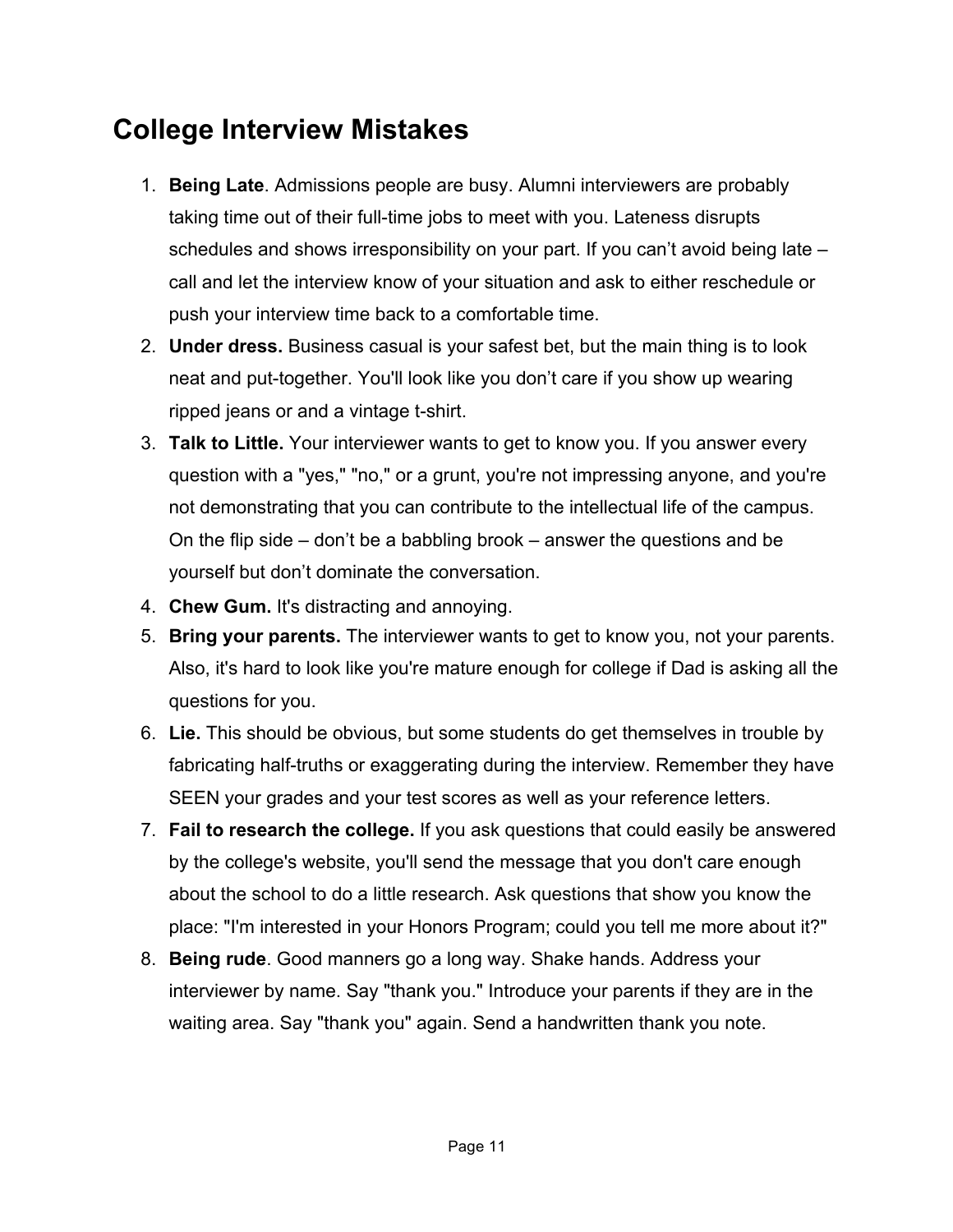### **Format for the AIRE Video Interview**

The video interview is designed to strengthen the candidate's interview skills, and for the review committee to get to know individual candidate. Each candidate will have approximately 15 minutes with the review committee. The review committee will focus on getting to know as much information about each candidate as possible. Candidates should be prepared to share information about their 4-H experiences, high school and community experiences, family, career goals, educational plans, and personal beliefs.

### **Video Interview Process**

- Candidate signs in to the video interview, introduces him/herself to the review team. Each candidate should make a 15-second introductory / opening statement about him/herself.
- Review members will begin the interview process immediately following the candidates opening statement.
- The review committee will ask questions from the list below (Critical Thinking, Cause/Effect, Behavioral & General 4-H) as well as, questions that arise from the candidates, resume, EV and the interview process itself.
- Each candidate will be given the opportunity to make closing remarks and to thank the committee for their time.

## **Making an Opening Statement**

- Briefly, tell us about yourself.
	- o Include things like: Who are you? Why you chose to be in 4-H. How has 4-H impacted your life? What national trip you're interested in and why?

### **Making a Closing Statement**

- Wrap-up and/or follow-up on any questions that you feel need a final concluding remark (re: your time with the interview team).
	- $\circ$  Thank the interview team for their time and attention.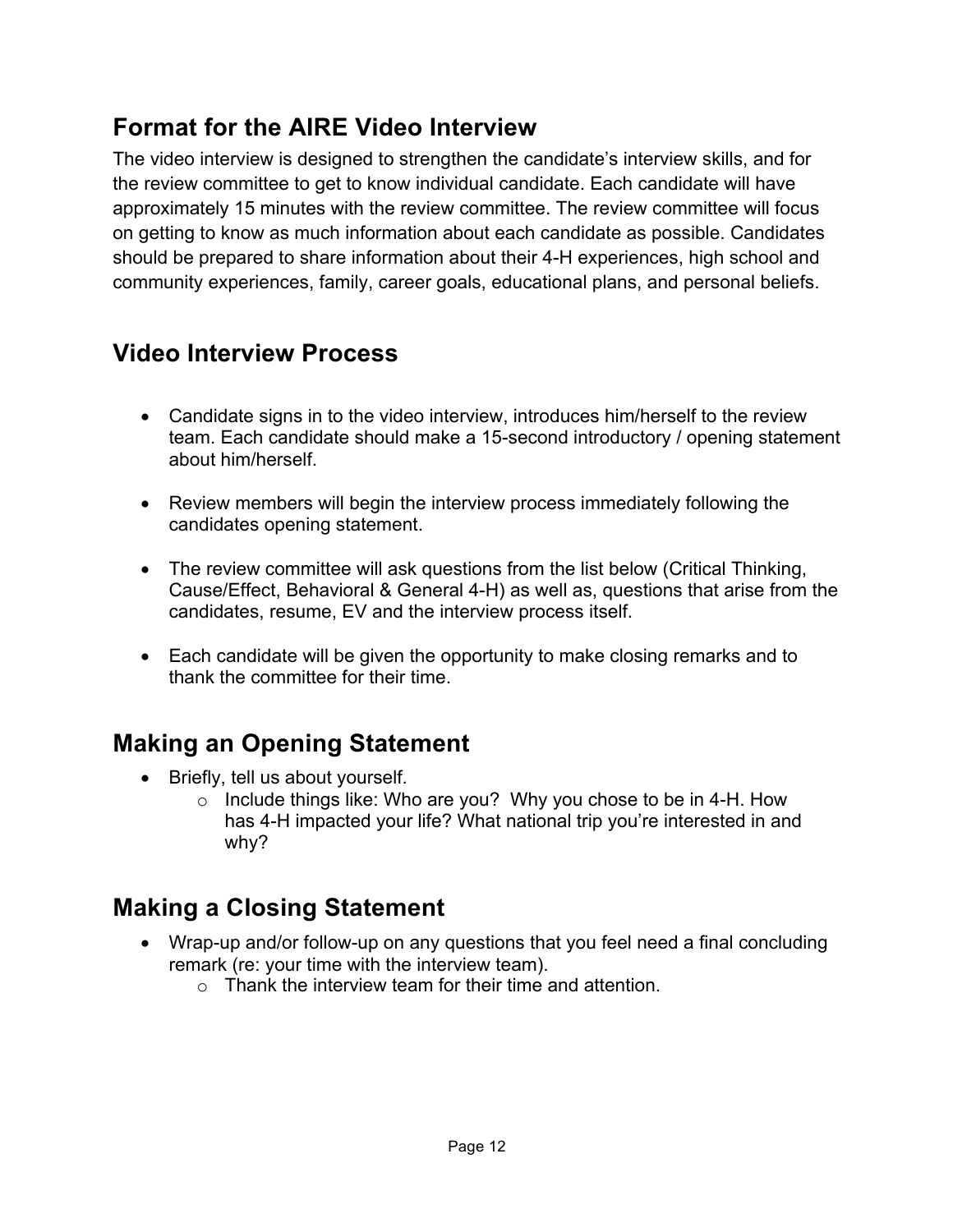## **AIRE Interview Question Pool**

## **Critical Thinking**

- 1. Currently, 32% of NC public school students drop out of high school. What do you think should be done by administrators, parents and communities to reduce this alarming number?
- 2. Our society has become much more conscience of the food we eat from both a safety and nutritional perspective. Whose responsibility is it to protect the US food supply and how far should we go with this protection?
- 3. NC is experiencing a teacher shortage. Why is this a problem and what must we do to attract and retain quality individuals to teach?
- 4. What can the school system do to prevent students from bringing weapons to school aside from using metal detectors?
- 5. What are your goals in life? (Career, Personal, etc)
- 6. The Governor has chosen you to accompany her to the National Governor's conference to speak on concerns of the youth in our nation. What concerns would you share?
- 7. If chosen to go on a volunteer mission to another country, what country would you choose and why? What volunteer work would you do based on the needs of the country?
- 8. What are your strengths and weakness'?
- 9. What is favorite quote? Explain why it's meaningful to you.
- 10. What do you expect to be doing in five years?
- 11. Which is more important: creativity or efficiency? Why?

### **Cause/Effect**

- 1. Tell me about a time in your life when you had to make a tough decision? What was the situation and how did you handle it?
- 2. Give me an example of a time when you had to show personal integrity?
- 3. Describe your work ethic.
- 4. Give me an example of a time when you used your fact-finding skills to solve a problem.

### **Behavioral**

- 1. What form of punishment would you recommend for students with behavior problems in school?
- 2. If you could take a year off, what would you do and why?
- 3. How are you involved in your community?
- 4. Tell me about a time when you were forced to make an unpopular decision.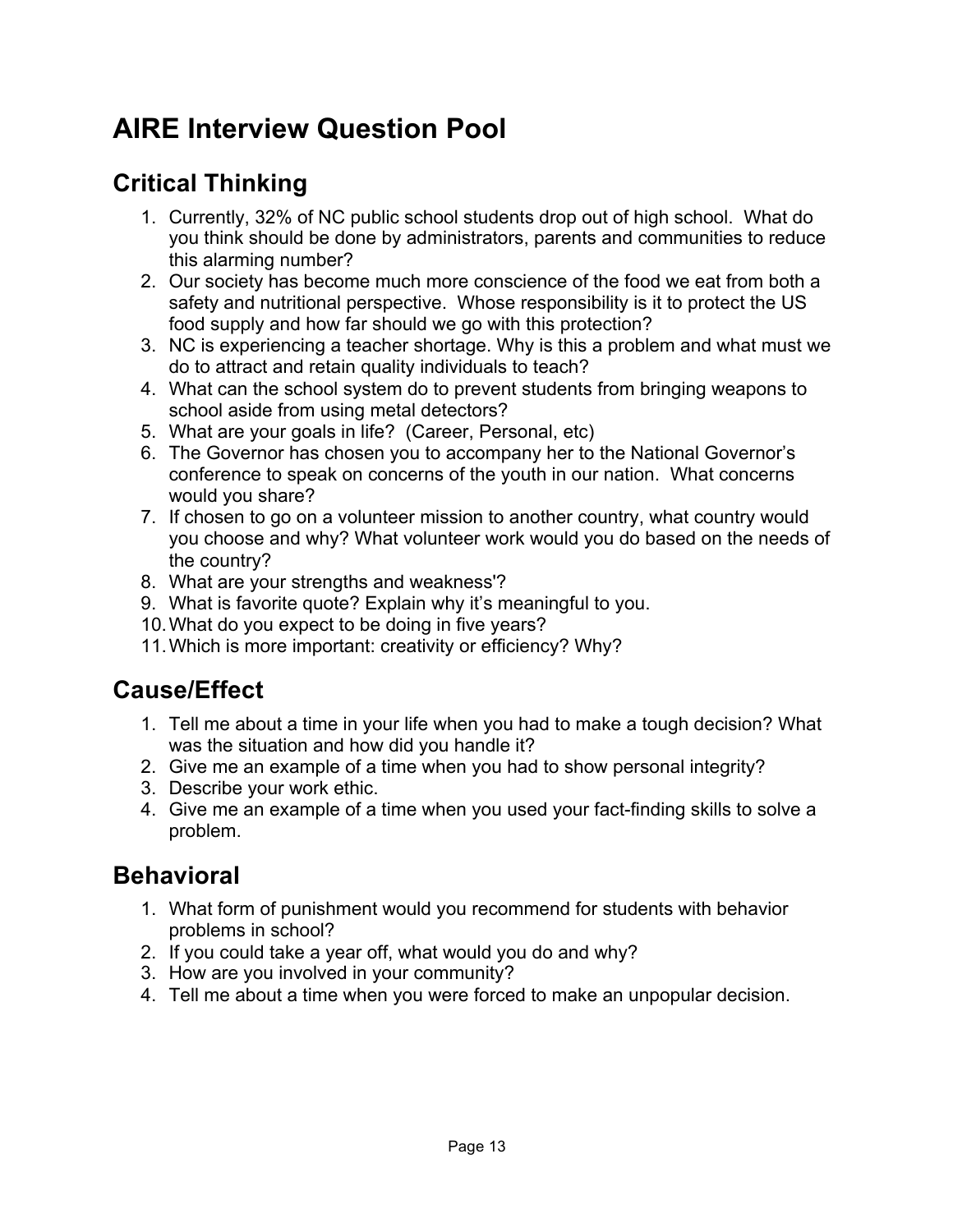## **General 4-H Questions**

#### **How can you use your 4-H experience to help encourage more youth to become citizen leaders in their communities?**

- 1. Share one of your most memorable 4-H experiences. What made it memorable?
- 2. Why should we (judges) select you for one of these National trips? And, if you are selected to attend, how do you plan to use the knowledge you gained in your county, district, and state?
- 3. Has your 4-H experience had an impact on your life? Be specific.
- 4. You have been awarded a million dollar grant to spend on 4-H youth programs, how would you spend this money?
- 5. What type of 4-H involvement do you plan for the coming year?
- 6. Give us an example of a time when you set a goal in 4-H and were able to meet or achieve it.
- 7. Which "H" (Head, Heart, Hands, Health) has had the most significant impact on your life and why?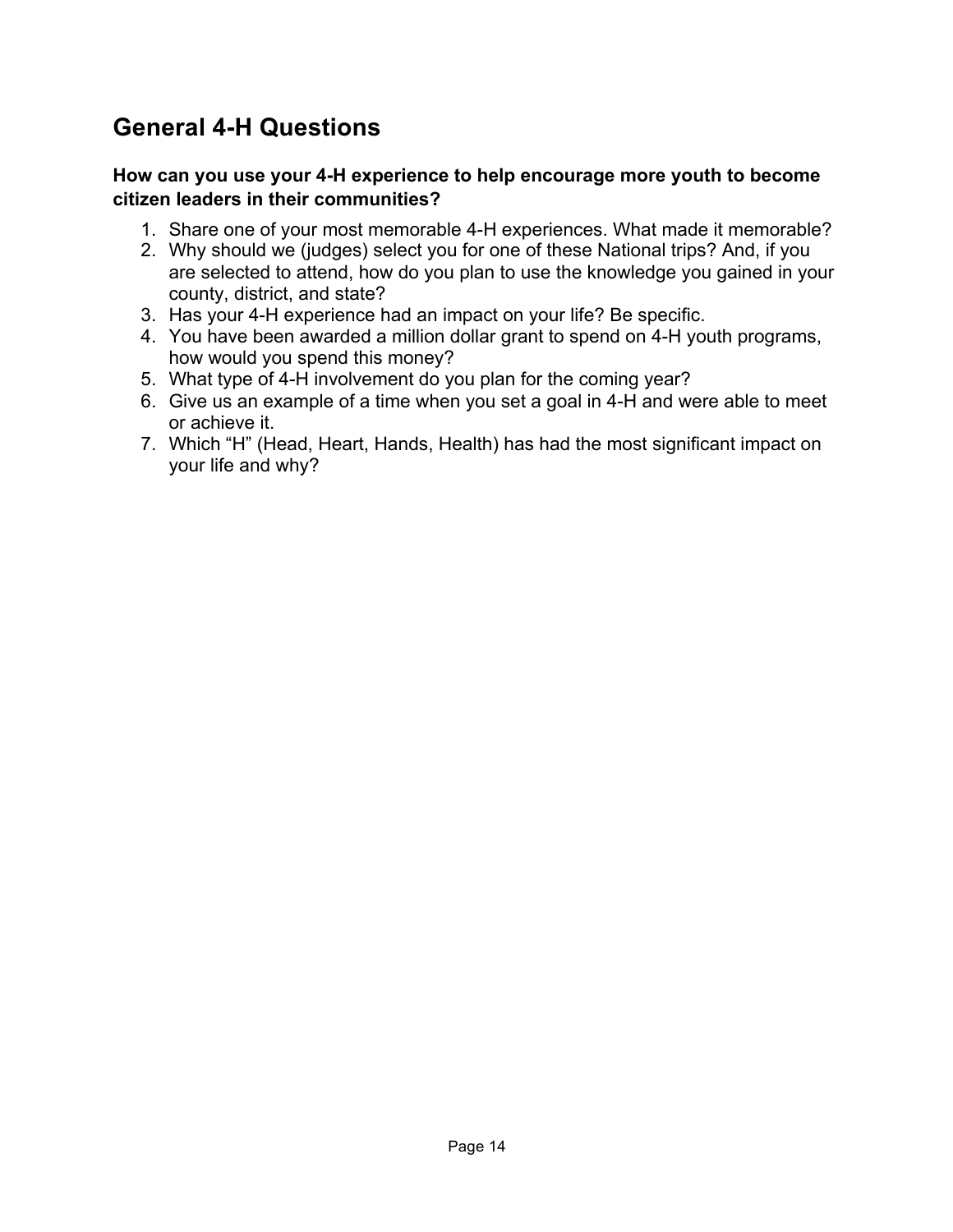# North Carolina AIRE Electronic Video (EV) Score Sheet

|                                     | <b>Possible Points Actual Points</b> |  |  |
|-------------------------------------|--------------------------------------|--|--|
| <b>3-Minute Video</b>               | 5                                    |  |  |
| & Use of Format Requirements        |                                      |  |  |
|                                     |                                      |  |  |
| <b>Creative Content</b>             | 5                                    |  |  |
| <b>Organization</b>                 | 5                                    |  |  |
|                                     |                                      |  |  |
| <b>Covered prompt in an easy to</b> |                                      |  |  |
| follow format, understandable       | 5                                    |  |  |
|                                     |                                      |  |  |
| <b>TOTAL</b>                        |                                      |  |  |

20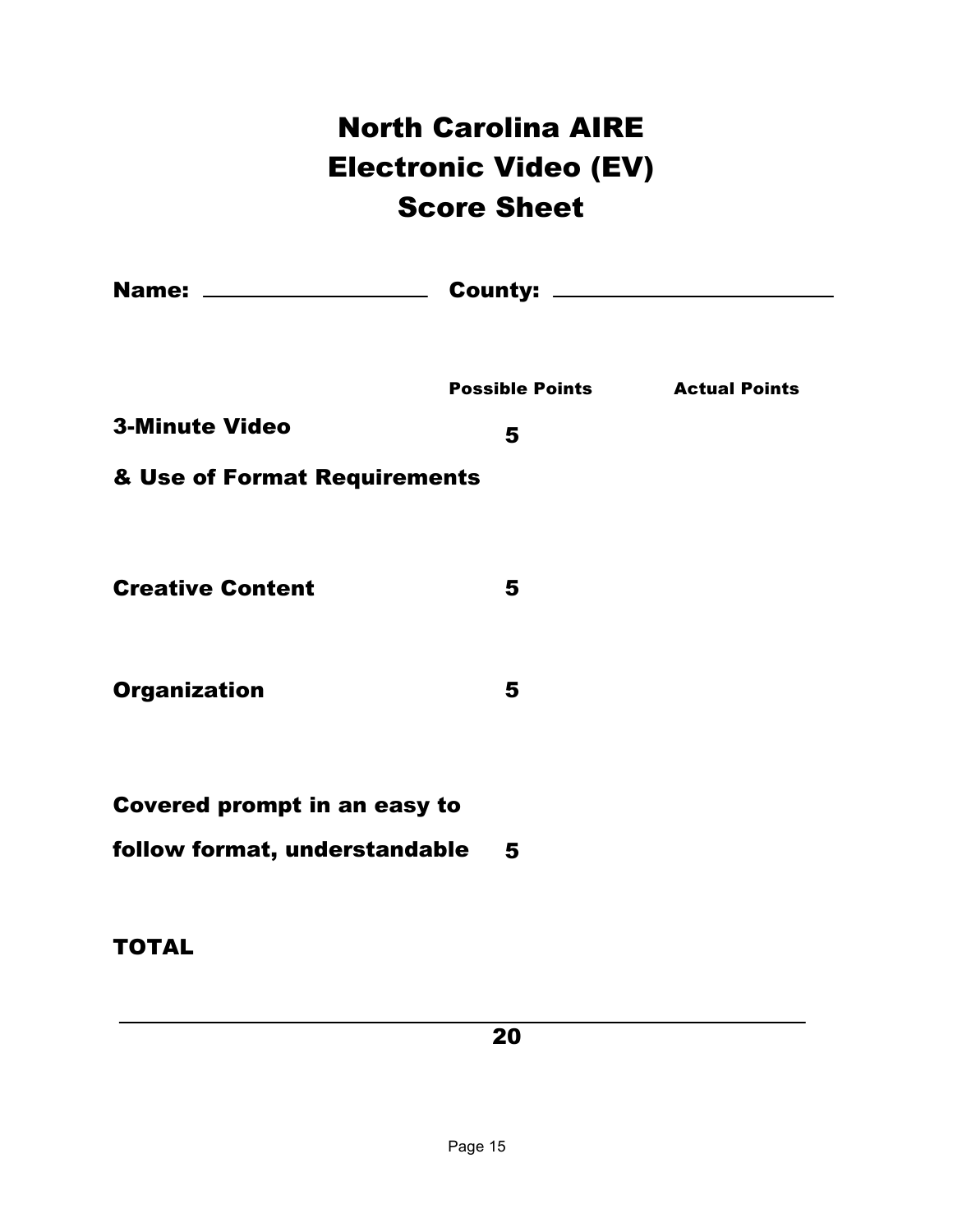# North Carolina AIRE Resume Score Sheet

|                                                 | <b>Possible Points</b> | <b>Actual Points</b> |
|-------------------------------------------------|------------------------|----------------------|
| <b>General Appearance</b>                       | 3                      |                      |
| Page limit (2), neatness, easy to read,         |                        |                      |
| <b>Distinct margins, font size</b>              |                        |                      |
| <b>Professional Statement</b>                   |                        |                      |
| Career aspiration if know and/or field of study | 3                      |                      |
| <b>4-H Project Experience</b>                   | 10                     |                      |
| <b>4-H Community Service,</b>                   | 9                      |                      |
| <b>Citizenship &amp; Leadership</b>             |                        |                      |
| <b>Non 4-H Community Service,</b>               | 4                      |                      |
| <b>Citizenship &amp; Leadership</b>             |                        |                      |
| <b>Education</b>                                | 1                      |                      |
| TOTAL                                           | 30                     |                      |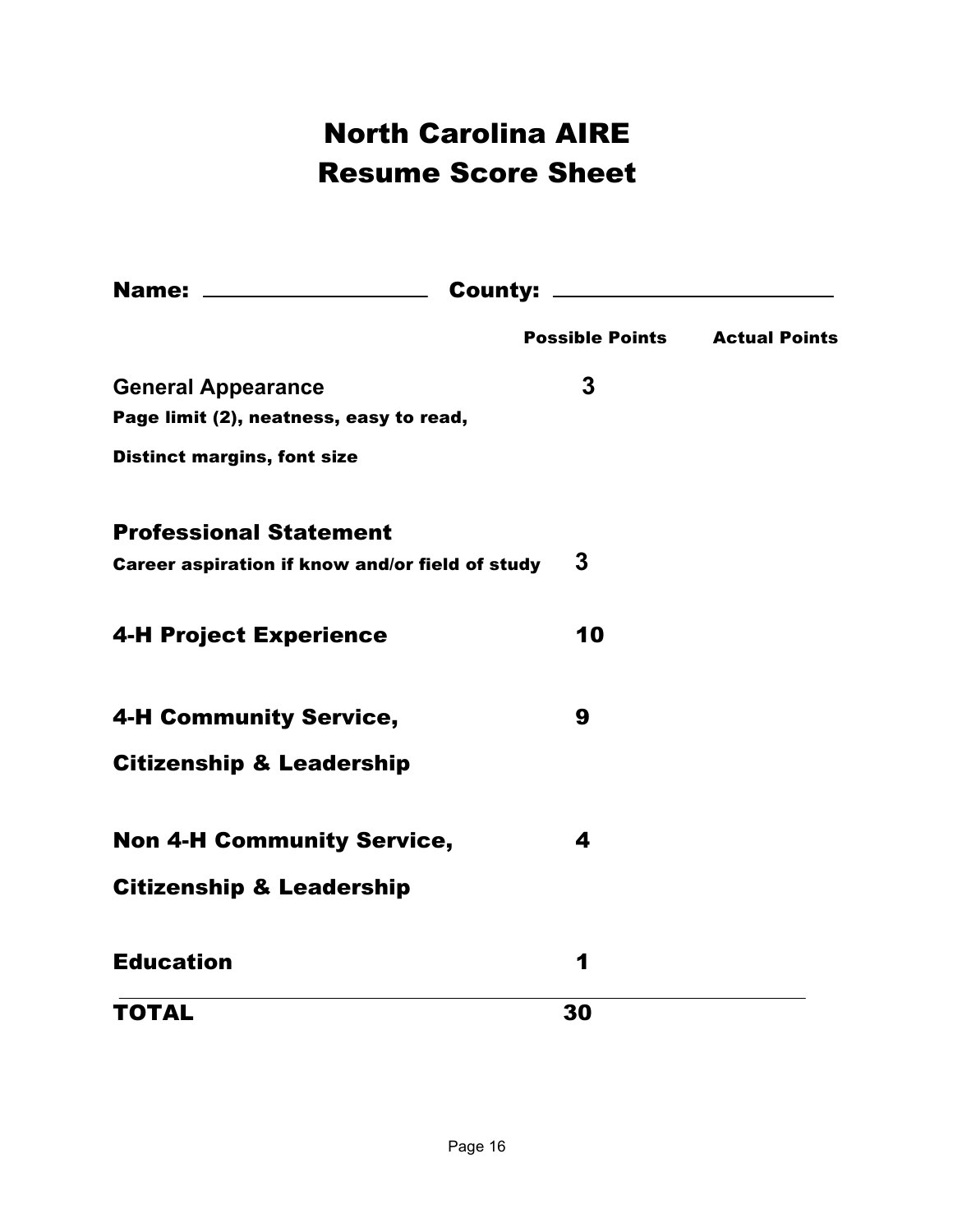## North Carolina AIRE Video Interview Score Sheet

|                                   | <b>Possible Points Actual Points</b> |  |  |
|-----------------------------------|--------------------------------------|--|--|
| <b>PERSONAL APPEARANCE</b>        | 6                                    |  |  |
| <b>ATTIRE, EYE CONTACT,</b>       |                                      |  |  |
| <b>VOICE, ETC.</b>                |                                      |  |  |
| <b>OPENING/CLOSING REMARKS</b>    | 4                                    |  |  |
|                                   |                                      |  |  |
| <b>4-H KNOWLEDGE/SKILLS</b>       | 15                                   |  |  |
| <b>DEMONSTRATED</b> (as reflected |                                      |  |  |
| in resume and through interview)  |                                      |  |  |
| <b>ABILITY TO RESPOND TO</b>      | 10                                   |  |  |
| <b>YOUTH ISSUES</b>               |                                      |  |  |
| <b>ABILITY TO RESPOND TO</b>      | 5                                    |  |  |
| <b>CURRENT EVENTS</b>             |                                      |  |  |
| <b>POISE/CONFIDENCE LEVEL</b>     | 10                                   |  |  |
| <b>ABILITY TO ARTICULATE</b>      |                                      |  |  |
| <b>TOTAL</b>                      | 50                                   |  |  |